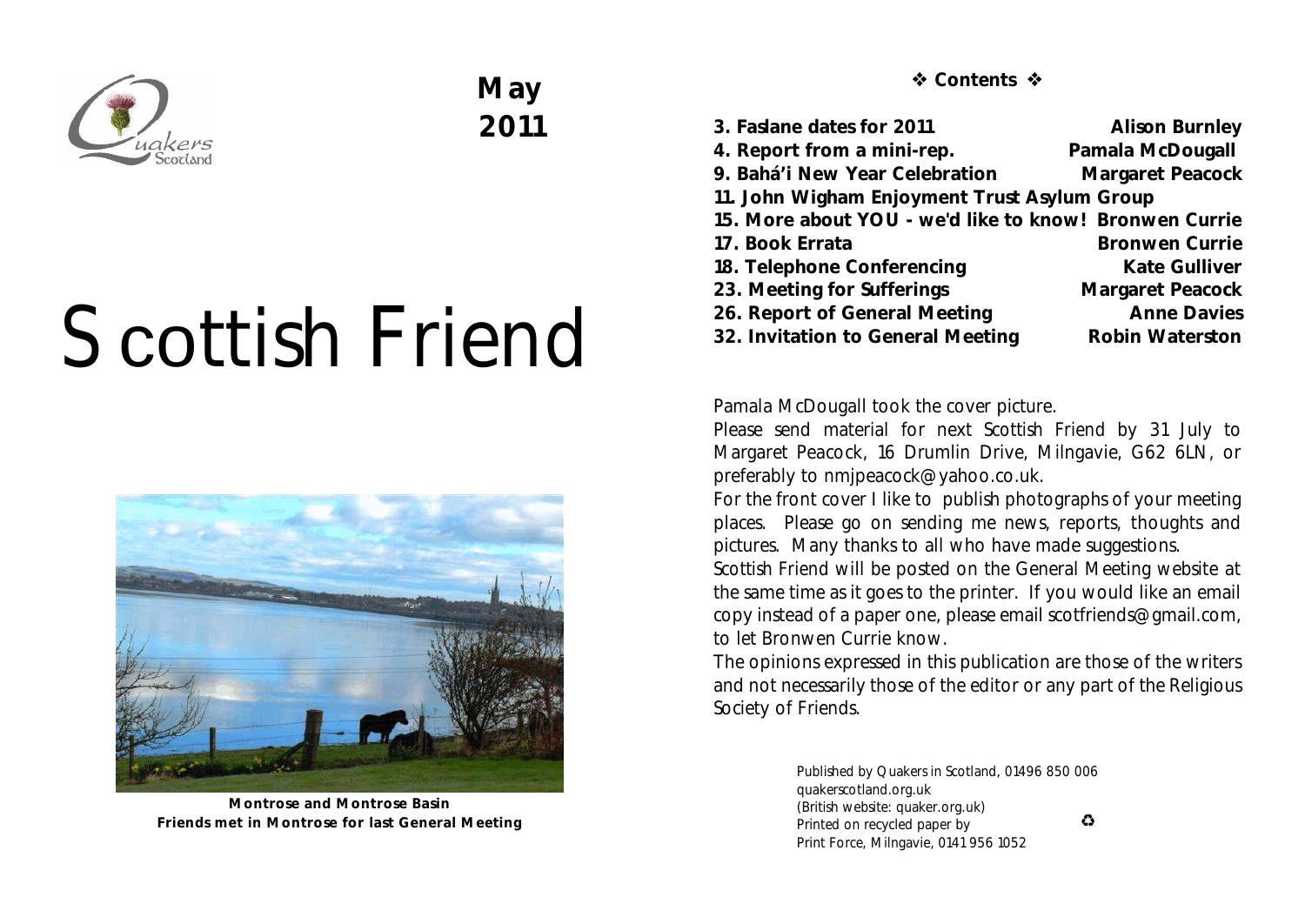

# **Meetings for worship at Faslane 2011**

 Sun 12 June 28 August 25 September 13 November ( Remembrance Sunday clashes with GM. )

Be waterproof, famineproof and cold/wet bumproof.



**TWO REPORTS FROM A MINI-REP. Pamala McDougall**

This report is written by one of the small pool of 'mini-reps' who attend events on behalf of GM when appropriate for continuity, geographical or special interest reasons, either to spread the load or when our GM Representative, Leslie Stevenson asks me!

450<sup>th</sup> Anniversary of the Reformation in Scotland. On 3rd November 2010 I attended an ecumenical service in St Giles' cathedral, Edinburgh. It was good to have our Roman Catholic friends involved and a measure of how far in ecumenical terms we have come in Scotland, despite banners exclaiming 'Betrayal in St Giles' from around 20 members of the Scottish Protestant Group which lobbied us as we entered.

Cardinal Keith O'Brien shared presentation of the service with the Moderator of the General Assembly of the Church of Scotland, John Christie, and the Primus of the Scottish Episcopal church,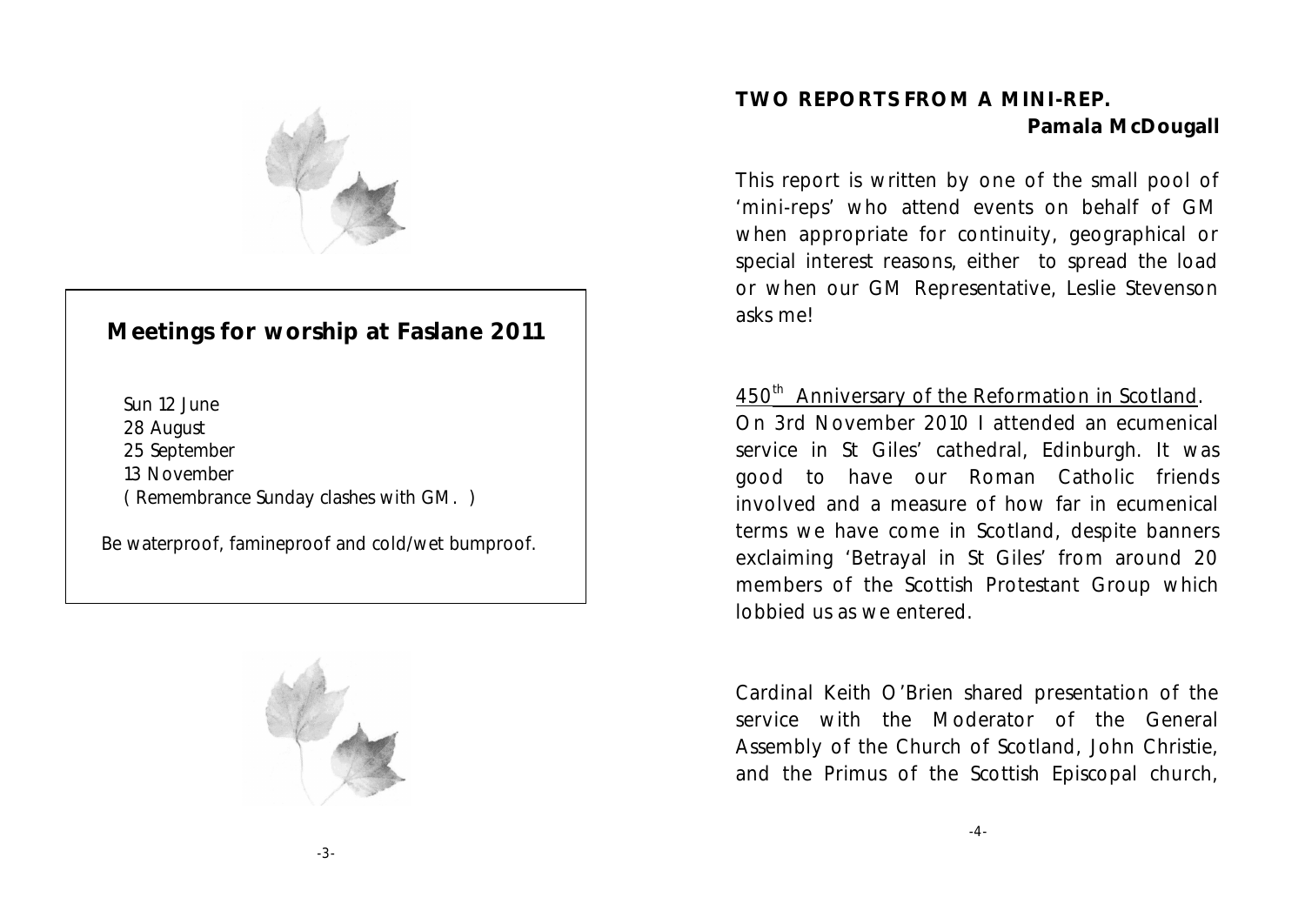David Chillingworth along with others. Lessons were read by the First Minister, Alex Salmond, the Presiding Officer, Alex Fergusson and the Lord Provost of Edinburgh, George Grubb. It was 'celebrity heavy' but what a joy for me to meet up with ACTS reps. and reps. from other churches who are committed to ecumenism in Scotland. It was a very uplifting, uniting service enhanced by the beautiful singing of the Edinburgh University Renaissance Singers.

After the service we were taken by minibus to the Great Hall at the Castle for a reception hosted by Alex Salmond. As it was a time leading up to Remembrance Day, and I am never one to pass an opportunity for Outreach, I commented to the First Minister on his metal badge which was a red poppy with a saltire background. Having admired it he generously presented it to me! Wearing both a red and a white poppy myself, I then offered him the white poppy which he took on the understanding he would not wear it as he said it was 'too political', but at least he carried it in his pocket for the rest of the evening and I had the chance to explain a bit about why I wore both!

Leslie was also present at the castle so Quakers were well represented. We enjoyed mixing with politicians, leaders and representatives of churches and many from other faiths and none – I spoke to the leader of the Humanist Society, for example. We were entertained by the Police Pipe Band and the Singers and heard (lengthy) speeches - but at least their hearts were in the right place!

Great fun - with a serious ecumenical and political intent.

#### **A PLACE FOR HOPE**

Carberry Tower, Musselburgh, 25<sup>th</sup> November **2010**

Friends may remember my account of the 4-day conference in Aviemore initiated by the Church of Scotland in November 2009 entitled 'Christianity, Conflict and the Soul of the Nation', when the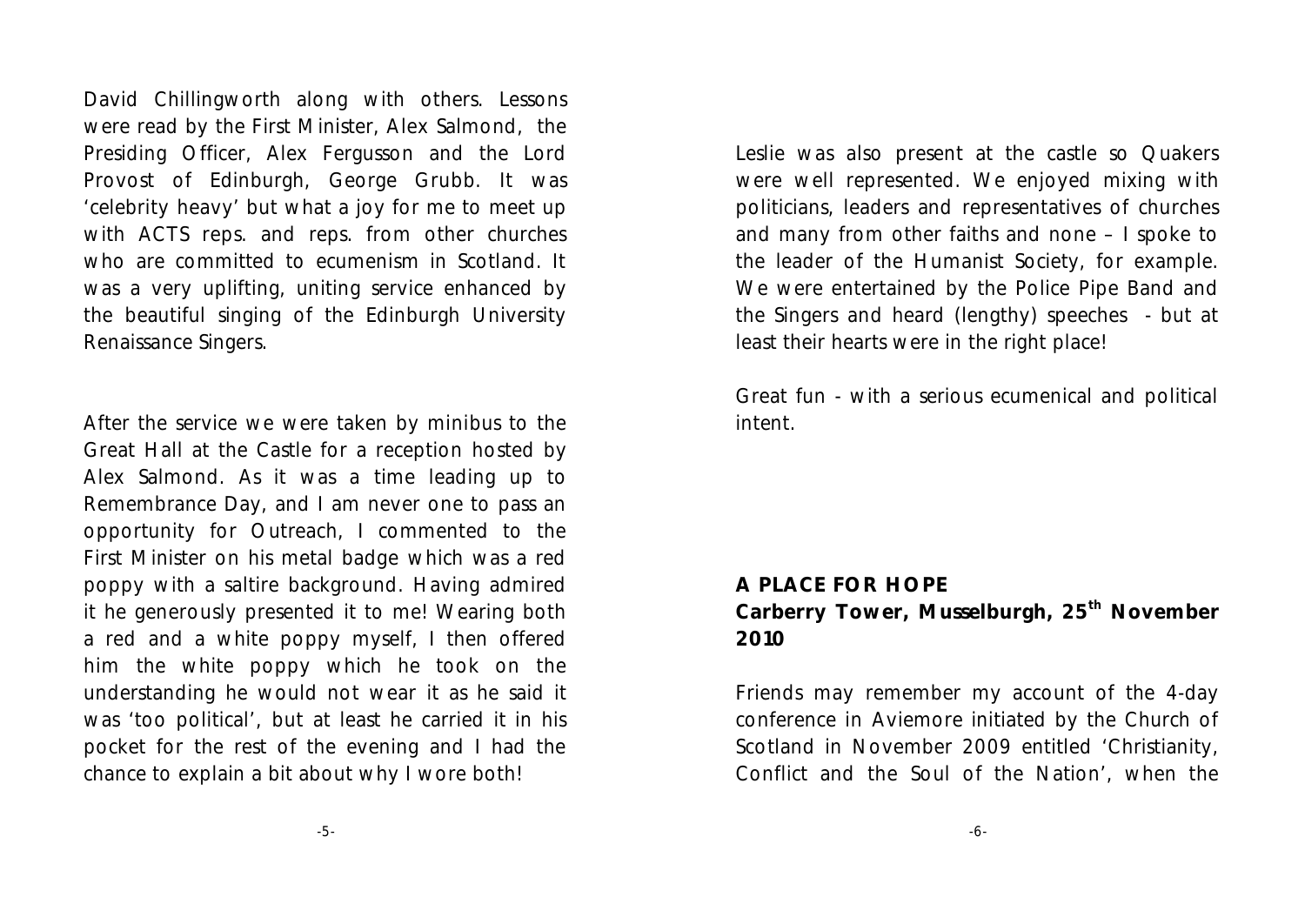focus was on mediation and peace within and between the churches and the community.

It seemed appropriate for continuity having received the invitation that I attend a dinner and thanksgiving with an update on progress of the plans made at the conclusion of the original conference. One of the keynote speakers in Aviemore who made a lasting impression was Professor David Brubaker, an American Mennonite. He was present in Musselburgh to be involved in mediator training and joined us for the evening. He shared his background and work in mediation in the form of an interview with John Sturrock, who himself is a QC, mediator and leader of the Core Solutions Group which delivers training and coaching in mediation. Incidentally, our Friend Alastair McIntosh was one of the conference speakers in Aviemore.

One of the aims at the conclusion at the Aviemore conference was to set up a Mediation and Reconcilliation Centre in Scotland – either real or virtual – and progress was reported in the parttime engagement of Hugh Donald who is a

recently retired lawyer to take this forward. Over a period of time prior to his retirement as chief executive of a law firm, Hugh became discontented with the process of dealing with disputes and more interested in mediation and sees this as part of his Christian ministry. He was instrumental in setting up a Family Mediation service in the Lothian region and was chairman of Family Mediation Scotland for 20 years. Now Donald is involved with the Place for Hope project and describes his work as 'peacemaking and reconciling within our society' which is why I think it resonates with Quaker work and what many of us are engaged with, and I hope to continue my interest in this project.

I was delighted to be joined by our GM clerk Robin Waterston for the evening event which once again emphasizes our commitment to ecumenical initiatives.

Please contact me for any further information about 'Hope for Peace' or go online to www.placeforhope.org.uk

|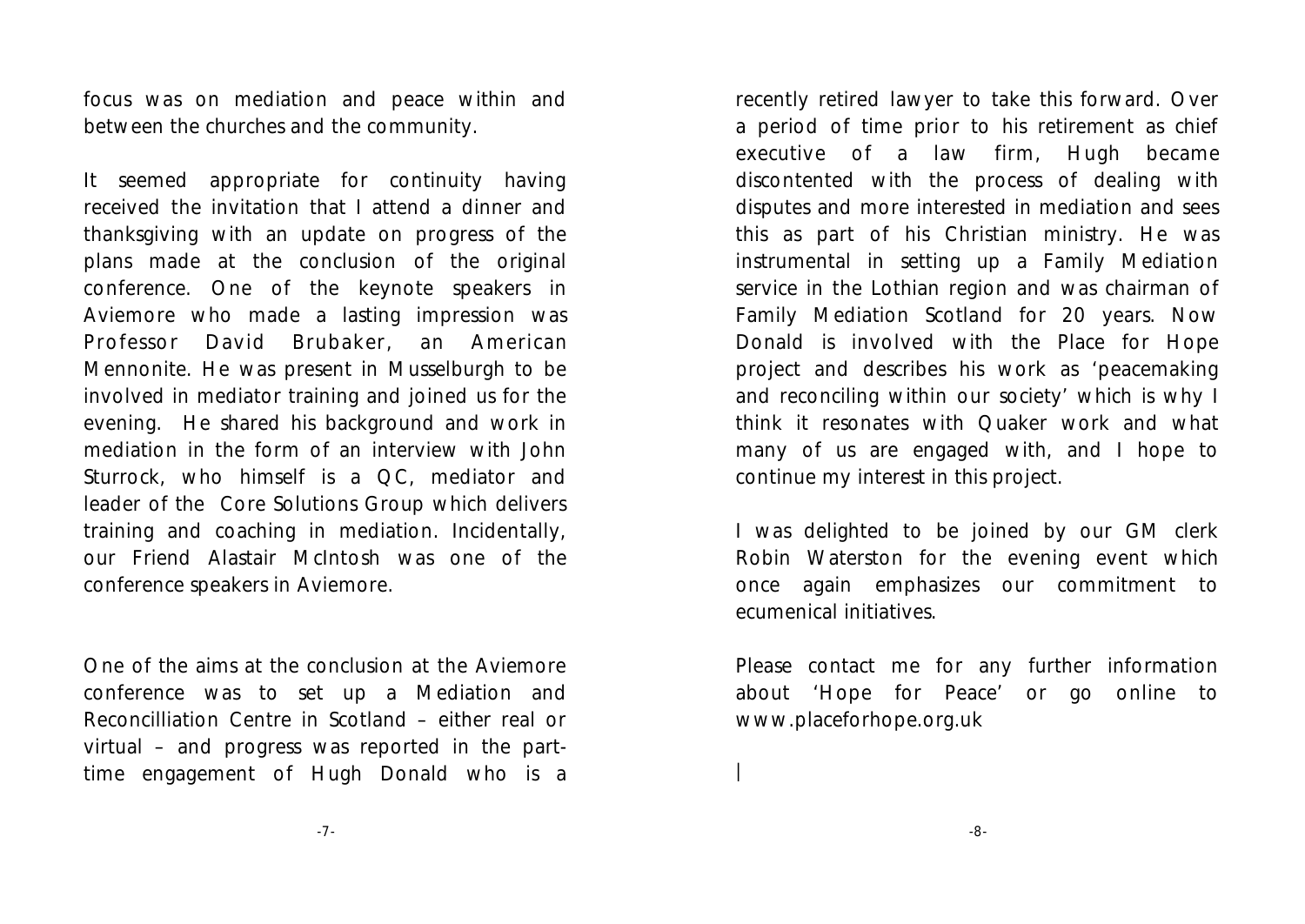**Bahá'i New Year Celebration in the House of Commons.** 

22 March 2011

Margaret Peacock

I confess that much of the attraction of this invitation was the opportunity to admire the interior of the Houses of Parliament, as one does a cathedral - in particular the vaulted dome of the central lobby which is never shown in the TV news commentaries.

The Bahá'i new year happens at the vernal equinox, and is shared with the Zoroastrian new year and my birthday. Unlike them I had not just emerged from a month (19 days for them) of daylight fasting. I was enthusiastically welcomed as a Quaker, with whom their beliefs and lifestyle have much in common, and with whom they often work in interfaith groups.

The hosts were the parliamentary Friends of the Bahá'is, who try to use their influence to help the Bahá'is in Iran, who suffer constant government-sanctioned persecution. A particular cause has been the seven leaders who were arrested two years ago for espionage, but only brought to trial last year. Acquitted of espionage, they were nevertheless sentenced to 20 years' imprisonment - commuted to 10 years. The authorities were determined to get them anyway, so their pastoral care of their flock was declared illegal.

"Service" is an important word for Bahá'is. There were presentations about services undertaken by British Bahá'is bringing about improvements to their communities by small steps. One had invited neighbours to discuss improvements; one had invited teenage boys of several ethnic backgrounds to meetings to promote mutual knowledge and respect. I also spoke with a charming girl student who had been working on a youth project in the Faroes in her gap year.

Bahá'i faith in a VERY small nutshell.

1. God is the creator, single, personal, eternal, omnipresent, purposeful

2. No clergy, no ritual, equality of men, women, people

3. Bahá'i life is prayer and service - inextricable

4. All major religions have been established by manifestations of God, from Krishna to Christ to Bahá'u'lláh.

5. Work for world peace, and never take up arms, even when persecuted.

I also met a diminutive woman Zoroastrian, who has ben working with the UN on improving the lives of women. She established *UNIFEM*. I think. She has been working throughout the world, saying Tonga didn't need her - they just wait for the coconuts to fall - but south east Asia did. Zoroastrianism sounds like an enjoyable religion, from her account - I must look it up.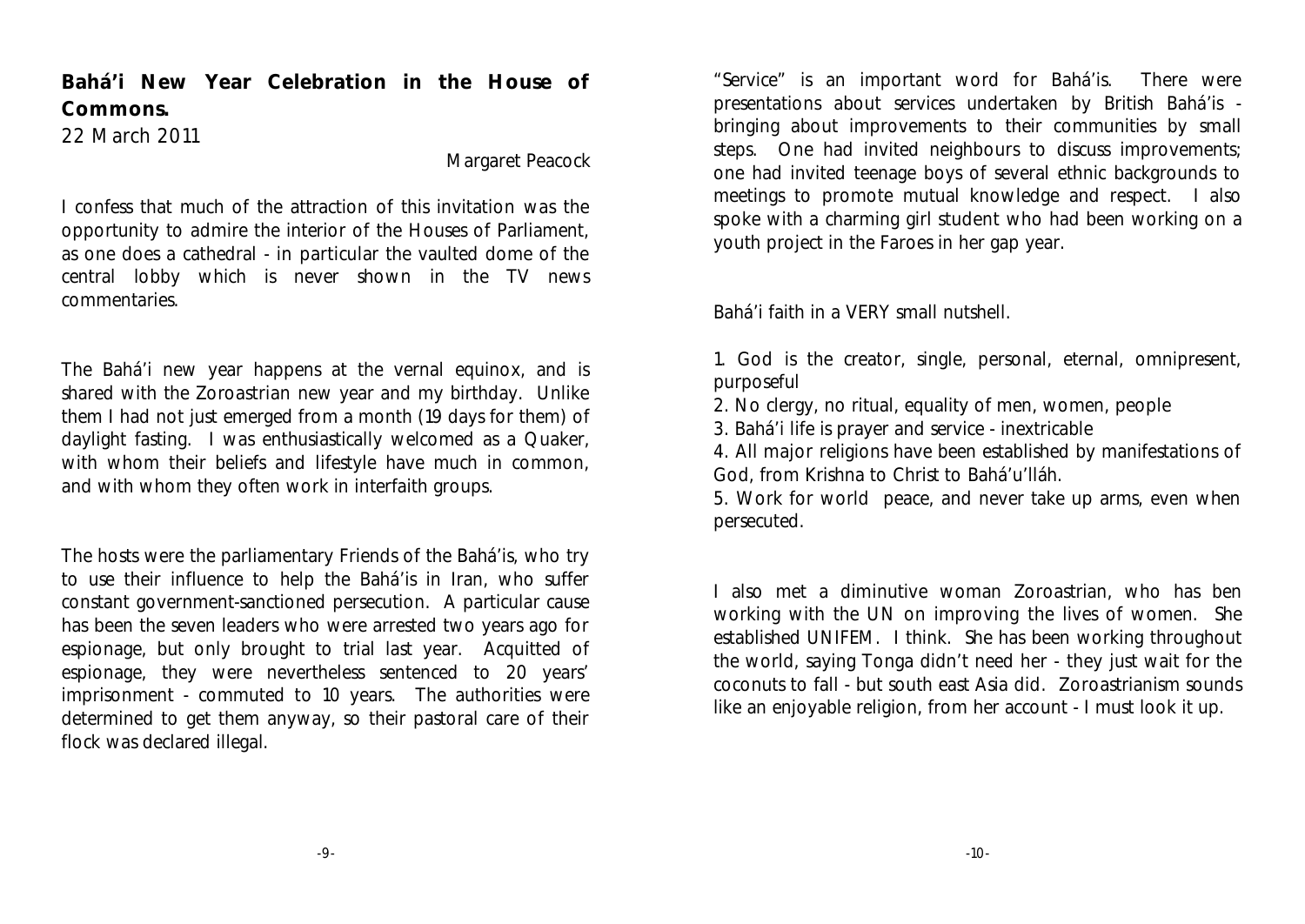**John Wigham Enjoyment Trust - Asylum Group Evaluation**

On Sunday 11th April 2010, Scottish Churches House had the privilege, with the help of the JWE Trust, to welcome a group of Asylum Seekers for a period of 4 days. The group consisted of;

One group worker from Glasgow YMCA (Lori Sullivan) Five mothers from around the world, such as Eritrea and Iraq. Eleven children.

This group had come from the same housing development where a Russian asylum seeker family had committed suicide so the break was welcomed by all as an opportunity to have some fun and to feel safe.

This trip was important to women and children because it was an opportunity to learn about other places in Scotland, a safe place to let the children run about freely, and is a chance to meet, relax and interact with other women who they don't know very well in a safe and private environment.

In response to the question as to why the group likes to return to Scottish Churches House, this is what was said by Lori, the group's organiser;

**"We always feel warmly welcomed at SCH, even though it can be a tricky trip to organise. The women & children I've brought from YMCA over the years have always benefited a great deal from their stay as well as simply enjoying the holiday. The staff & volunteers at SCH are friendly and helpful and go out of their way to ensure that the complex needs of our residents are met. The selfcontained nature of Leighton House means that the** **women & children can relax in a way that they can only do in their own homes here so it suits this type of group very well indeed."**



A guest takes her life in her hands at Blair Drummond Safari Park.

**Quotes from some of the group…**

"Already I wish we could go back to Dunblane."

"Me & my children are going back to visit for a day in June." "Everyone at YMCA wants to come but we were the lucky ones."

"It was fantastic! I could just relax with other women and forget my worries for a while."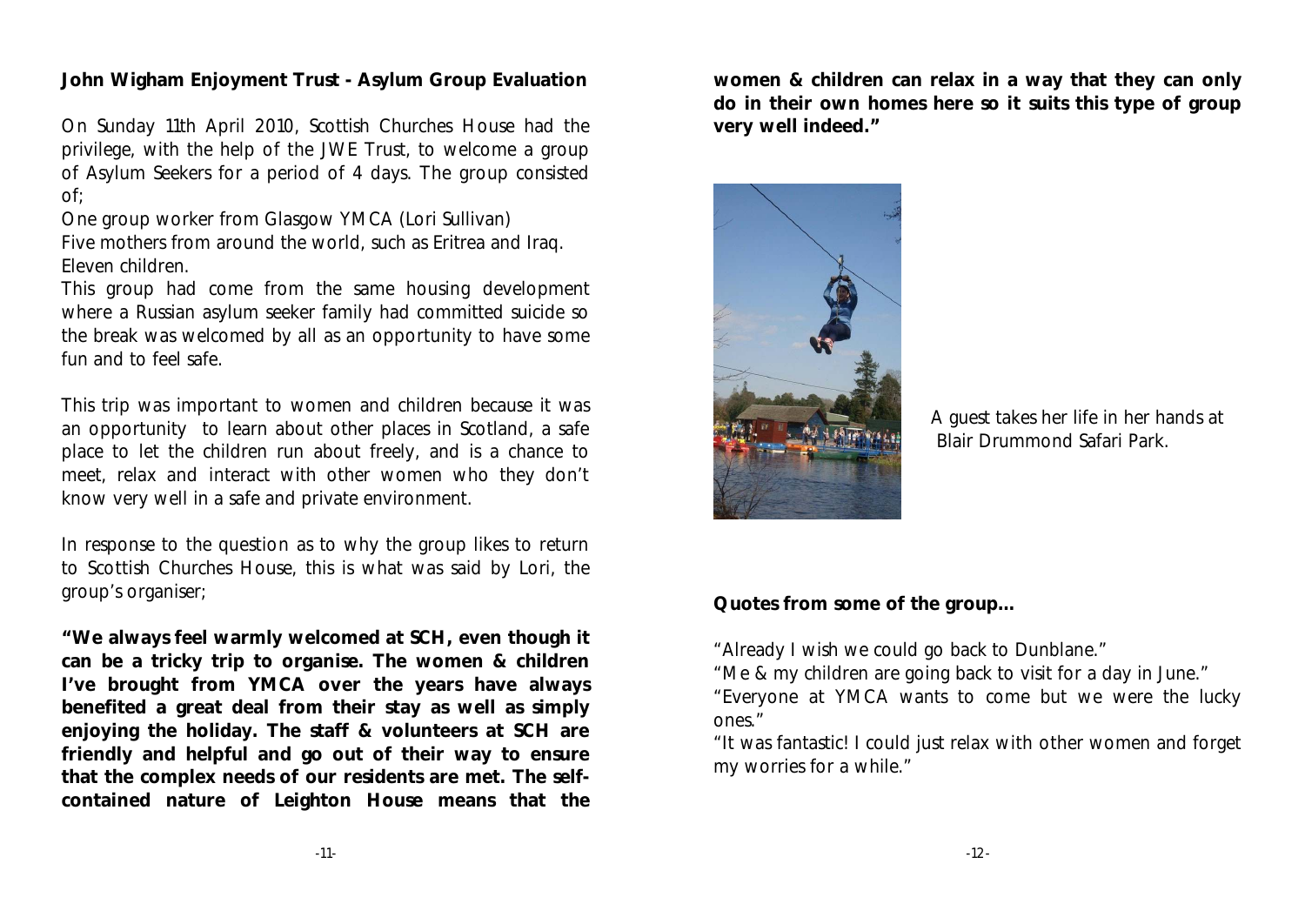

Kids play in Laighills Play Park.



Mums on the loosel

The YMCA Glasgow also contributed to the weekend, paying for: the minibus and other travel to/from Glasgow; food & refreshments; outings to Stirling Castle; and Ten Pin Bowling. With the money that the JWE Trust provided, Scottish Churches House was able to provide accommodation, transport to/from the Safari park as well as entry into the park. We also provided a couple of volunteers to accompany on some activities with the families.

Things the group told us that they enjoyed most about their stay;

> \*Trips & outings \*Nice, private accommodation \*Safari Park \*Warm welcome \*Great play park \*Peace and quiet \*Walking in the lovely surroundings \*Being together with friends \*10-pin bowling

In total the total cost of the break is £834.46

Scottish Churches House and Glasgow YMCA would like to express its thanks to the John Wigham Enjoyment Trust for its kind donation that makes this short break possible !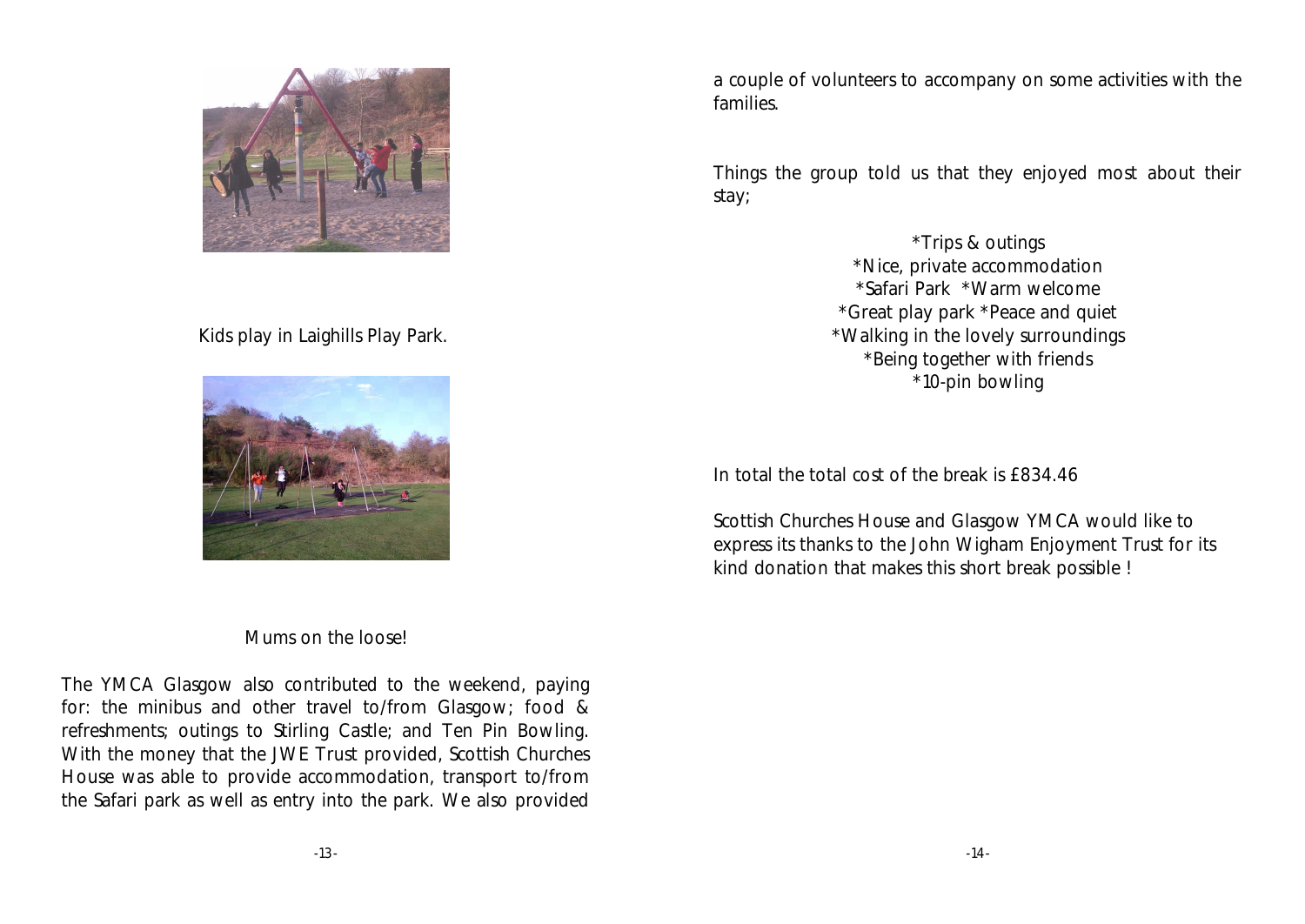#### **JOHN WIGHAM (ENJOYMENT) TRUST**

We are in the happy situation of having a modest legacy to disburse. John Wigham directed that grants should be made to 'deserving persons resident in Scotland who owing to straitened circumstances are unable to enjoy the usual pleasures of life, the purpose of such grants being to provide the recipients with some additional comfort or pleasure of an exceptional nature over and above the usual necessities of life'.

We welcome applications from Quakers and non-Quakers resident anywhere in Scotland, for grants large or small. £500 will normally be the maximum. Applicants may obtain an application form and further information from :

Sylvia Massey, John Wigham (Enjoyment) Trust, 22 Bruntsfield Gardens, Edinburgh, EH10 4EA . Phone number 0131 229 4238

Email: sylviamassey293@btinternet.com

The completed form should be passed to a Quaker of long standing who is well known to their meeting, who will countersign it and forward it to the address above, to arrive by one of the deadlines of March 31st or September 30th. Applicants will normally hear the results of their application within 8 weeks of these deadlines.

Out of over 1500 adult members and attenders in Scotland we have only 73 on our skills and experience database! Wonderful as it is to have these (and thank you) we still have great need of information about younger Friends and attenders and their current professional (and voluntary) experience. For instance I was recently looking for a Friend involved in education, and found only two currently practising teachers on the database. I certainly don't believe that's all we have!

I appreciate that many of you have extremely busy lives, and perhaps are reluctant to do anything that might "let you in for" even more. But letting us know about your skills and experience doesn't commit you to doing anything, or giving up any more of your valuable time. We might be looking for someone to represent us at a meeting of government ministers, but saying no is perfectly acceptable. And quite often it might just be a professional opinion that's wanted, or information for someone else who is attending a meeting on our behalf.

Your data is kept securely and only divulged to someone who has a genuine need to know, such as our Representative Friend. So please, whether it's teaching, human trafficking, housing, wind turbines, web design, trees, or anything else that you know a lot about, if you haven't already done so, fill in a form and send it to me. The form can be downloaded at http://www.quakerscotland.org/gmquestionnaires\_forms and either posted or emailed to me (scotfriends@gmail.com), or if you don't have internet access phone me on 01496 850006 and I will post you a form.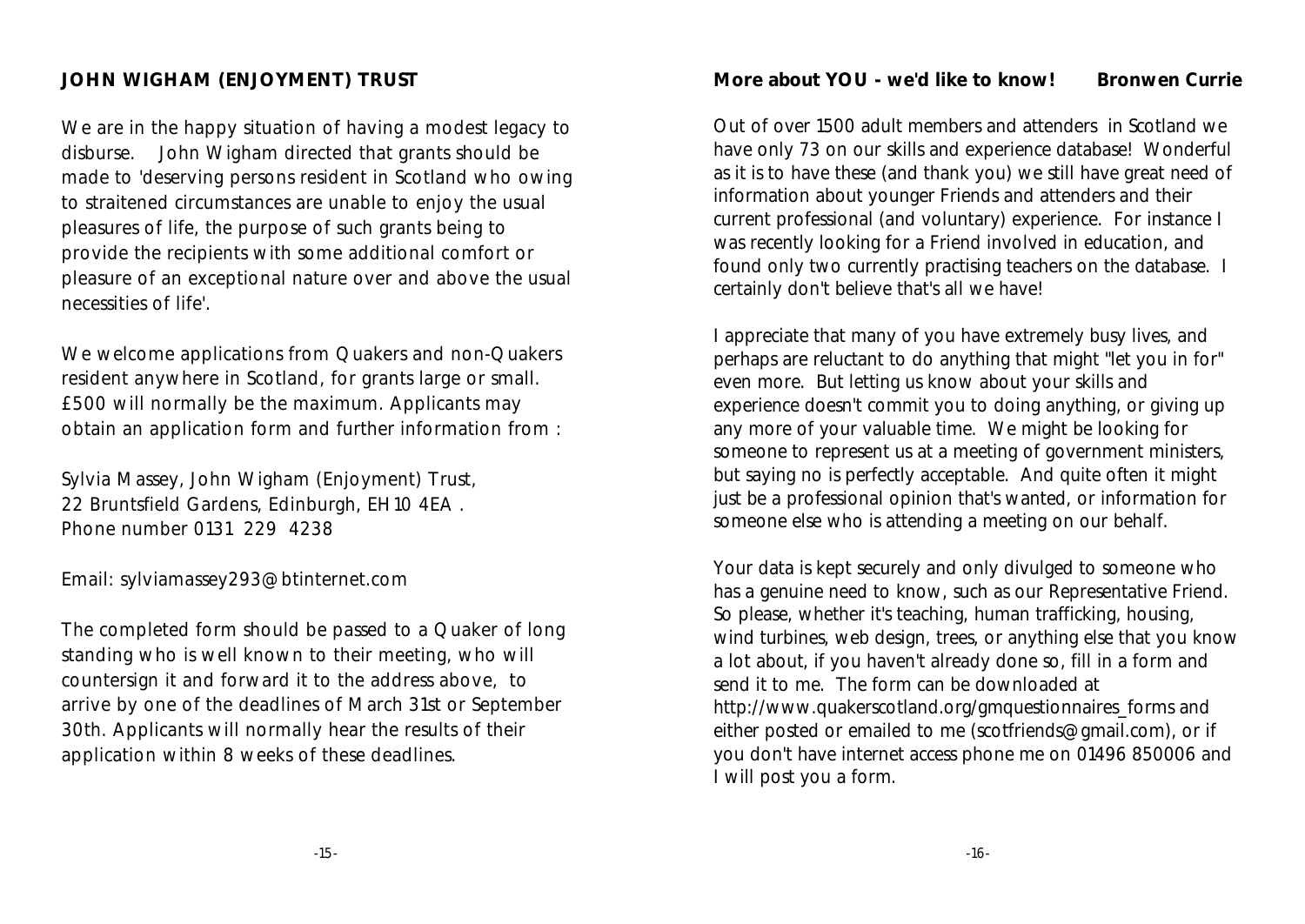You might just be the person we need!

#### Bronwen Currie GM Administrator

## **2011 Book of Members Errata**

I'm not planning on making this a regular column, but since the new Book is just newly out and is set to last for the next two years, I thought it was only fair to publish an initial (and final!) list of corrections that were brought to my attention straightaway. So do please amend your books as follows:

- Eleanor Fairclough (Inverness LQM): email address should be rhfemf@btinternet.com
- Sylvia Massey (South Edinburgh LQM): email address should be sylviamassey293@btinternet.com
- Sheena Goulty (Perth LOM): email address is lcstudio@btinternet.com where the first character is the letter L, not number one.
- Beth Cross (South Edinburgh LQM) lives at 1 Law Place, not 11.
- And St Andrews' midweek Meeting is on a Thursday, not a Wednesday.

Bronwen Currie

**Telephone conferencing: an opportunity for inclusion and care of the environment**

#### **Kate Gullver**

West Scotland Area Meeting in March agreed to hold an additional experimental area meeting to enable more Friends to experience Meeting for Worship for Church Affairs by telephone conference before we consider including such meetings in next year's calendar. The idea of using telephone conferencing is not to replace the physical gathering together as Friends but to supplement it by providing a way of friends gathering to consider business without the need for travelling. Holding area meeting by telephone conferencing will:

- enable Friends who cannot attend due to time or travel constraints to take part in the consideration of the business.
- reduce the risk of cancellation or poor attendance due to weather or travel disruption.
- reduce the amount of travelling required thereby helping in our concern for the environment.

The working group have looked at the practicalities of holding a meeting for Worship for Church Affairs by telephone and feel that as long as Friends follow the Quaker process the system lends itself for much of our routine business. The group did not feel that it would be appropriate for matters requiring extended discernment; these items are best saved for the physical gathering as a corporate body.

#### **So how will it work and how much will it cost?**

Area meeting by telephone will require a bit more preparation by the Clerk and Friends presenting reports. Written reports and draft minutes will need to be circulated prior to the meeting, as well as the agenda. It is hoped that anyone presenting a report will also join the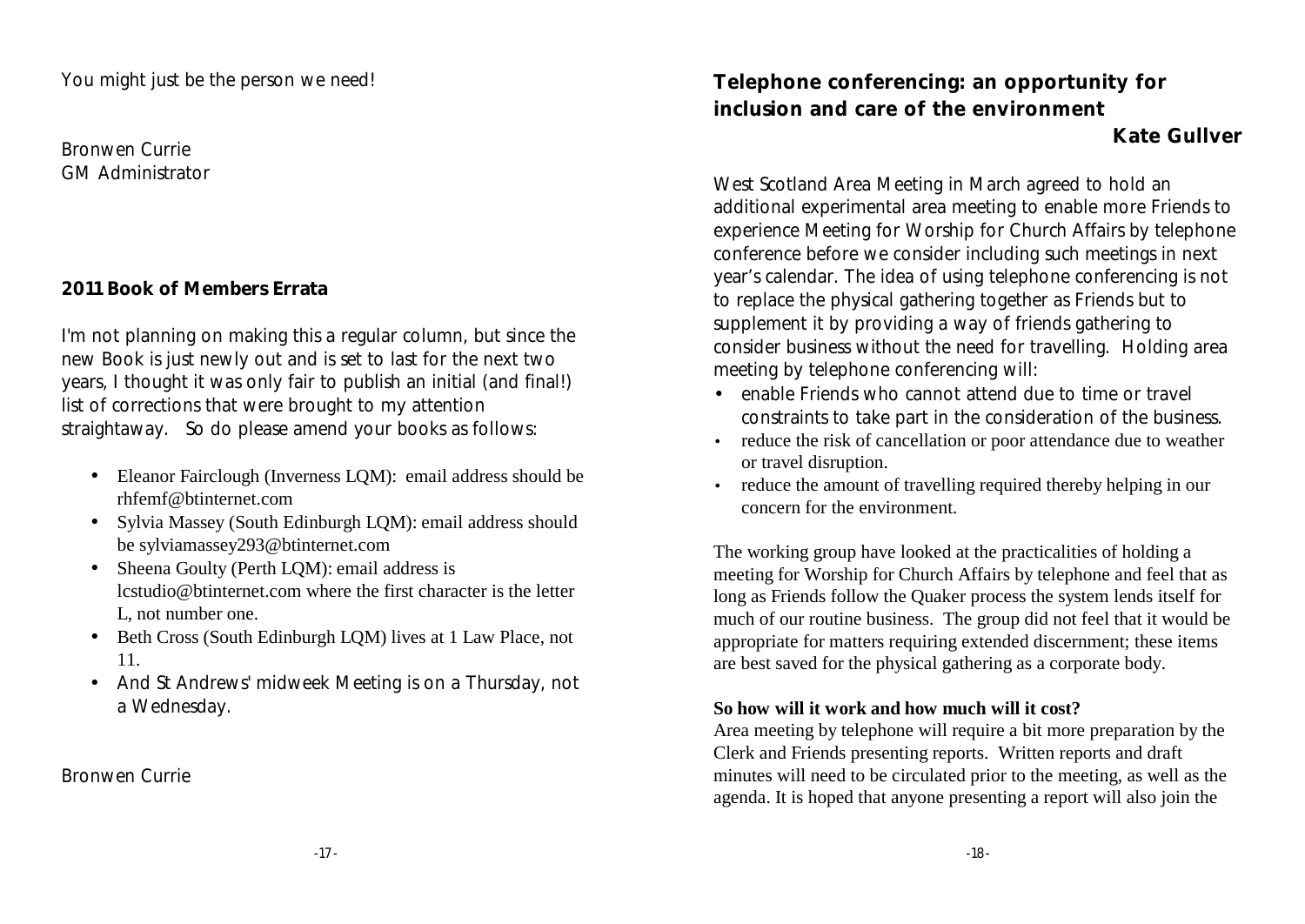meeting to be able to answer questions and give any additional information that might be required.

Local Meeting Clerks will need to inform the Assistant Clerk of who has been appointed to attend the meeting so that the Assistant Clerk knows who is going to be joining the call. The system can accommodate up to 50 callers, though it may be possible for several Friends to join together to share the same telephone link.

You will need to arrange to have a quiet space for worship with access to the telephone and no interruptions or distractions. On the day you will need the telephone number and PIN for the call, the back-up number in case you have any difficulties connecting, and all the papers. You will need time to have coffee and read through the reports and draft minutes before you start the Meeting for Worship at 11am. The details for the reading during worship will be included in the agenda. At 11.30am you will dial into the system. The automated system will ask your name; it will then announce your name to the rest of the group and connect you to the call. Once everyone has joined the call the Assistant Clerk will begin the roll call - please wait for the Assistant Clerk to invite you to speak.

When the meeting is ready the Clerk will introduce the business and the normal business practice will be followed. If you wish to speak please give your name and meeting and then wait; this is the equivalent of rising to your feet and waiting to be called by the Clerk. The Assistant Clerk will then invite you to speak. If two or more people give their names at the same time, please listen for whom the Assistant Clerk calls; he will keep a note of who has given their names and will ask them if they still wish to speak after the other person has spoken, so you not need to give your name again. When invited to speak please give your name and meeting, this may appear repetitious but it enables the other members of the meeting to hear your voice and

if you are not heard alert the Assistant Clerk before you begin ministry.

Please remember that this is a meeting for worship for church affairs and follow our practice of receiving ministry in worship and allowing space between contributions.

When it appears that all contributions have been made the Assistant Clerk will ask for a further period of silence for any final contributions to be made. The Clerk will then prepare and present the draft minute in the usual manner.

Once all the business has been concluded the Clerk will ask for silence during which the minutes will be signed. The meeting will then be closed and you may end the call.

The host, area meeting, will pay the conference fee and then each caller will pay for their call on their own telephone bill. The service uses an 0844 number so is not usually included in a providers call packages so the cost of the call will be added to the caller's telephone bill. We anticipate the call will last up to 90 minutes and be charged at 4.3p/minute plus VAT. This would result in a total cost of around  $f - 6$ 

The working group have prepared a guidance sheet which will be circulated to local meeting clerks. WSAM hopes to develop the system for the benefit of all the Society.

(Reprinted from West Scotland newsletter)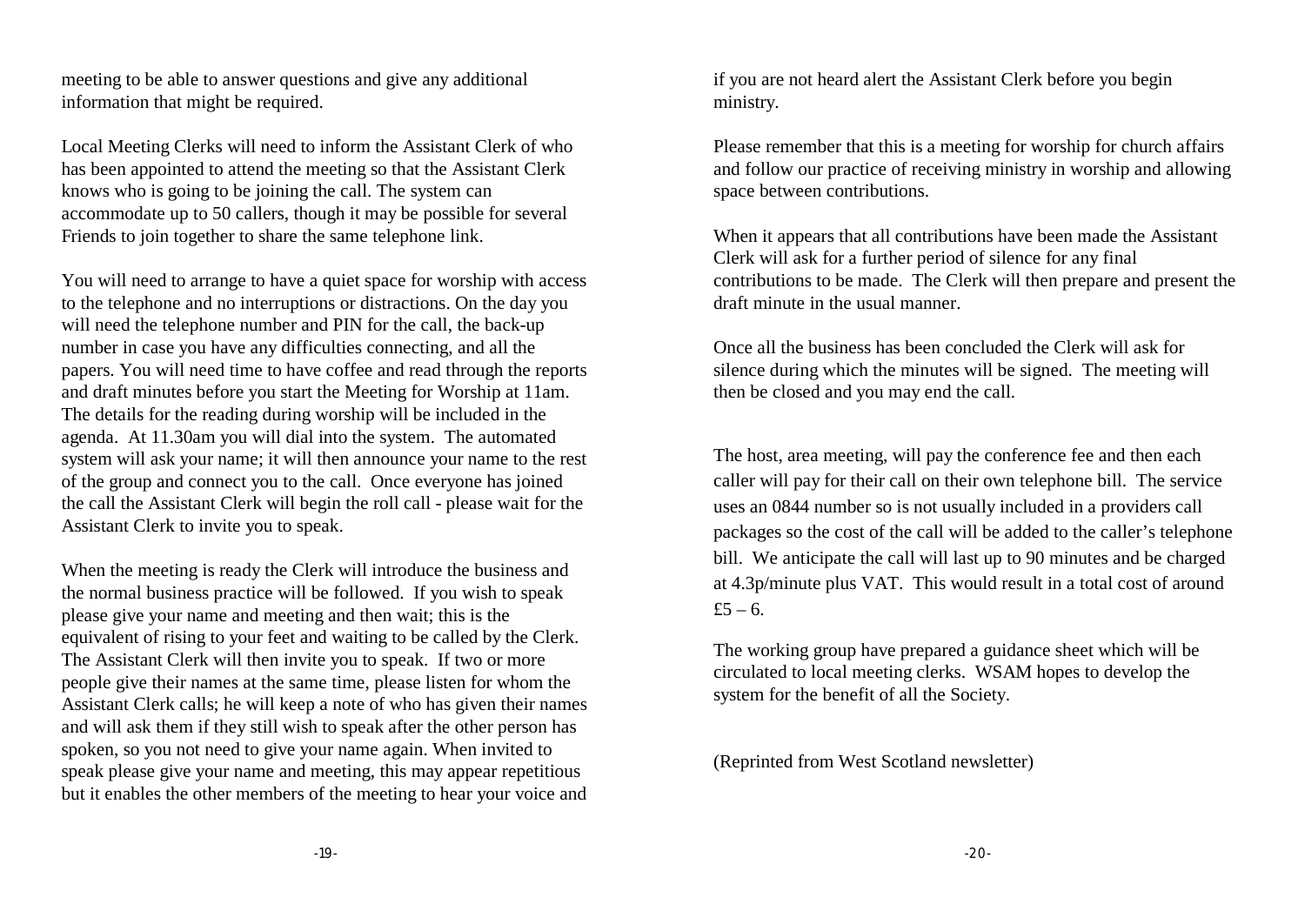**West Scotland Area Meeting Guidance for teleconference Area Meeting**

#### One - two weeks before

 Inform the Assistant Clerk that you will be joining the call.

#### On the day

 Have you got the telephone number, PIN and the back-up number?

Have you read the agenda, reports and draft minutes

 Have you arranged a quiet space for worship with access to the telephone?

10.30am Gather for coffee and read through papers 11am Meeting for worship, please include the reading specified in the papers

11.30am Join the call.

## Roll call

Clerk will introduce the business.

 If you wish to speak to give your name and meeting and then wait for the Assistant Clerk to call you

 Give your name and meeting again at the start of your ministry

 Please remember that this is a meeting for worship for church affairs and follow our practice of receiving ministry in worship and allowing space between contributions.

 When it appears that all contributions have been made the Assistant Clerk will ask if there are any final contributions.

- The Clerk will prepare and read the minute
- If you wish to speak give your name and meeting and

wait to be called.

 Once all the business has been concluded the Clerk will ask for silence during which the minutes will be signed.

 The meeting will then be closed, you may end the call and go for lunch

We hope you find this guidance helpful. If you would like further explanation please contact any member of the Teleconference working group, Kate Gulliver (Ayrshire), Ian MacDonald (Wigtown), Margaret Peacock (Milngavie), Malcolm Crosby (Lanark).

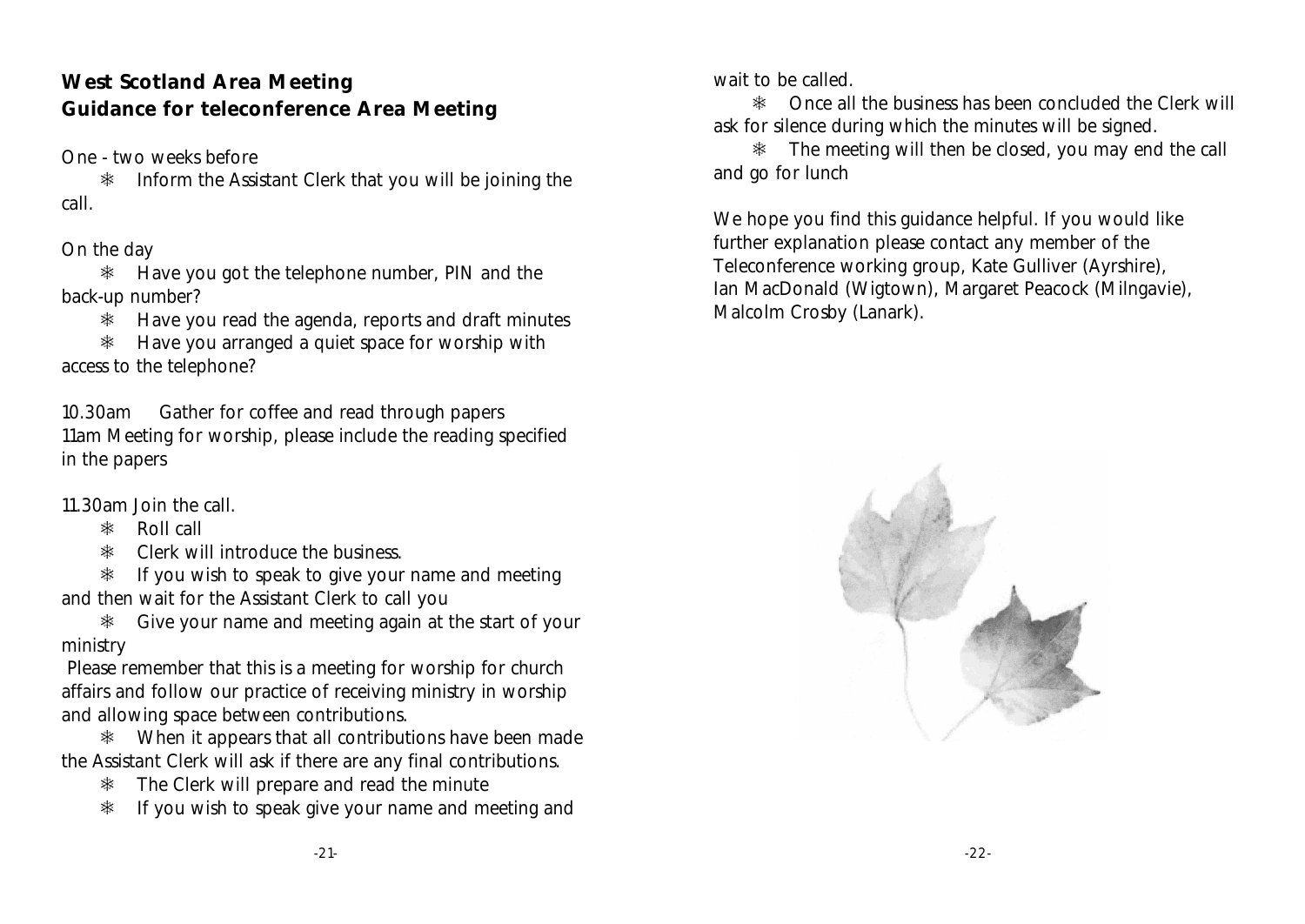# **Meeting for Sufferings 2.4.11 Margaret Peacock**

"It makes me proud to be a Quaker". A very competent Clerk facilitated a textbook Quaker business meeting, at great emotional cost to herself. I hope she was able to sleep all the next day!

We began with the trustees' report, which spoke about the current reorganisation of office space, which will enable more cross-department cooperation - as specified by the Framework for Action - by being more open-plan. More rooms will then be available for hiring. Huge tribute was paid to the staff, some of whom will have to move twice in this fifteen-puzzle dance.

The 125-year lease of Courtauld House for student accommodation has been finalised - for £6.5M - but we were instructed not to get too excited about it, as most has been allocated already, especially for the refurbishment of the large meeting house, for which we have the services of an artist "in light and space" and an architect. The aspiration of an "iconic" design was easily converted to "eye-catching", when a Friend enquired whether we would be installing altars as well.

In our discussion of boycotting goods from Israeli settlements, we were directed to move on from last meeting, and the Clerk called first for an account from a returned Ecumenical Accompanier of the reaction of Jewish peace organisations. I lost count of the long list of supporters, which included NGOs and the organisation against house demolition, and Jewish Voice for Peace. Our Friends in Ramallah have commended the boycott, as have Palestinian Christians, via the Kairos document. There seems no other way to get through to the implacable

Israeli government. A boycott, however, appears to be effective in some way, since commending the boycott is about to be made into a criminal offence. Economically the boycott will be a fleabite: it is the publicity that counts.

At least three people spoke of a boycott being the Right Thing To Do, following the example of John Woolman. It became clear that doing the right thing takes precedence over anxiety about the consequences - of which we had passionate warnings. We were reminded that doing nothing amounts to supporting the powerful, and that social workers view it as normal that the abused becomes the abuser.

We must be careful to explain that the reason for the boycott is one of justice - preventing profit from stolen land. This boycott is a non-violent means of pointing out the illegality, rather than taking sides.

Boycotting all Israeli goods was left to the conscience of individual Friends, leading as it does to controversy about pots and kettles, and the issue of taking sides. Goods from Israeli settlements are not often labelled as such, but some supermarkets have yielded to pressure. Please keep visiting the main Quaker website www.quaker.org.uk to see the list as it becomes updated. Find it by typing "settlement goods list" into the search box. The Jews have been very quick to react to our decision. The article in the Jewish Chronicle was measured and sensible, whereas individuals responded emotionally, quoting history, to Friends' House and to members of the Committee for Christian and Interfaith Relations. There are various versions and interpretatons of history! A Jewish lady said to me that the repressive attitude of the checkpoint soldiers was only due to fear of suicide bombers, and that she just wanted to live in peace with her Palestinian neighbours. We must support her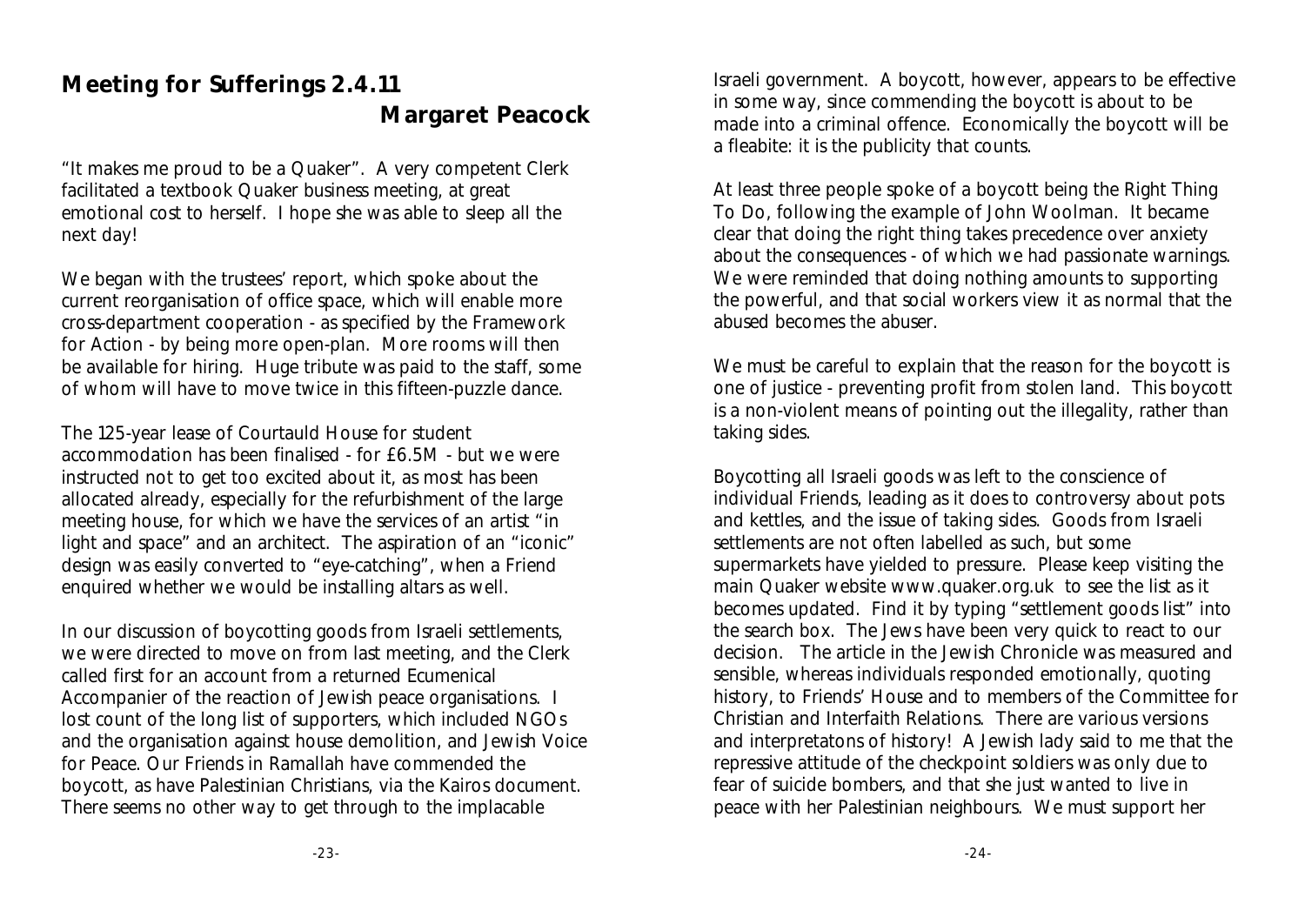aspiration by any means we can.

We heard that our memorial in the National Arboretum will have a cylindrical wall, giving access to space for quiet worship.

The final item of Sufferings was a preliminary exploration of "What makes our Area Meetingss successful?" This matter will be taken up again in October, and responses from AMs are sought. One minute was received which I quote here.

We have been considering ways of developing our AM as a more attractive, inclusive, and spiritually alert body. We do not consider ourselves to be a fragile meeting, but we are vulnerable - our AM is sustained by about thirty or so faithful Friends who attend AM regularly across considerable distances; few, if any, are under retirement age. We are concerned that there is a strong congregational feeling among many Friends, who do not sense it is any part of their membership to do more than attend and support their own local meeting. We are further concerned that, while there is much support provided for local meetings in the centrally managed work, the relevance of area meetings to individual members and a centre for our spiritual life receives little recognition or support. Meeting for Worship for Business, rightly held, with opportunities for discernment and encountering the spirit, has a capacity to transform just as much as a silent Meeting for Worship.

 "*the Friends' business meeting is not just a peculiar Quaker form of getting things done; rather it should be seen as an essential part of the spiritual formation and spiritual growth of every seasoned Friend for it is that place through which we learn to walk had in hand with each other and the Spirit out into the world to do the work of committed and obedient disciples"* Pendle Hill pamphlet 406

#### **GENERAL MEETING FOR SCOTLAND HELD IN MONTROSE ON 5<sup>TH</sup> MARCH 2011 HOSTED BY EAST OF SCOTLAND FRIENDS**

**Anne Davies**

Hurray for Tobermory! David Harper has told us about the Tobermory Friends Meeting. This is a most exhilarating new addition to our worshipping groups. The Meeting takes place once a month in the harbour lighthouse, and has got off to a most promising start. Visitors are most welcome and encouraged to come.

51 Friends attended GM coming from East, North, South East and West Scotland. Five new members and three deaths were chronicled.

The draft dates for future GMs were considered: 3.3.12 East (agreed); 9.6.12 S.E: 8.9.12 N: 17/18.11.12 E and 2.3.13 in West Scotland. Dates will be finalised at the June GM. It was agreed to keep the same pattern for Residential GM i.e. in November.

In the morning session various reports were presented. Phil Lucas reported that the **Same Sex Marriage Working Group** had met, albeit without some of its members, first in Edinburgh, on the phone and meeting up with MSPs from all parties. The group had had useful advice from Michael Bartlet, Parliamentary Liaison Officer at Friends House. Phil has also attended a Marriage Equality Symposium. A recent survey in Scotland has showed a significant support for same sex marriages. Spain and South Africa have moved much further on this issue (marriage for same sex couples) than the UK. Phil Lucas observed that there was not much evidence of prioritising the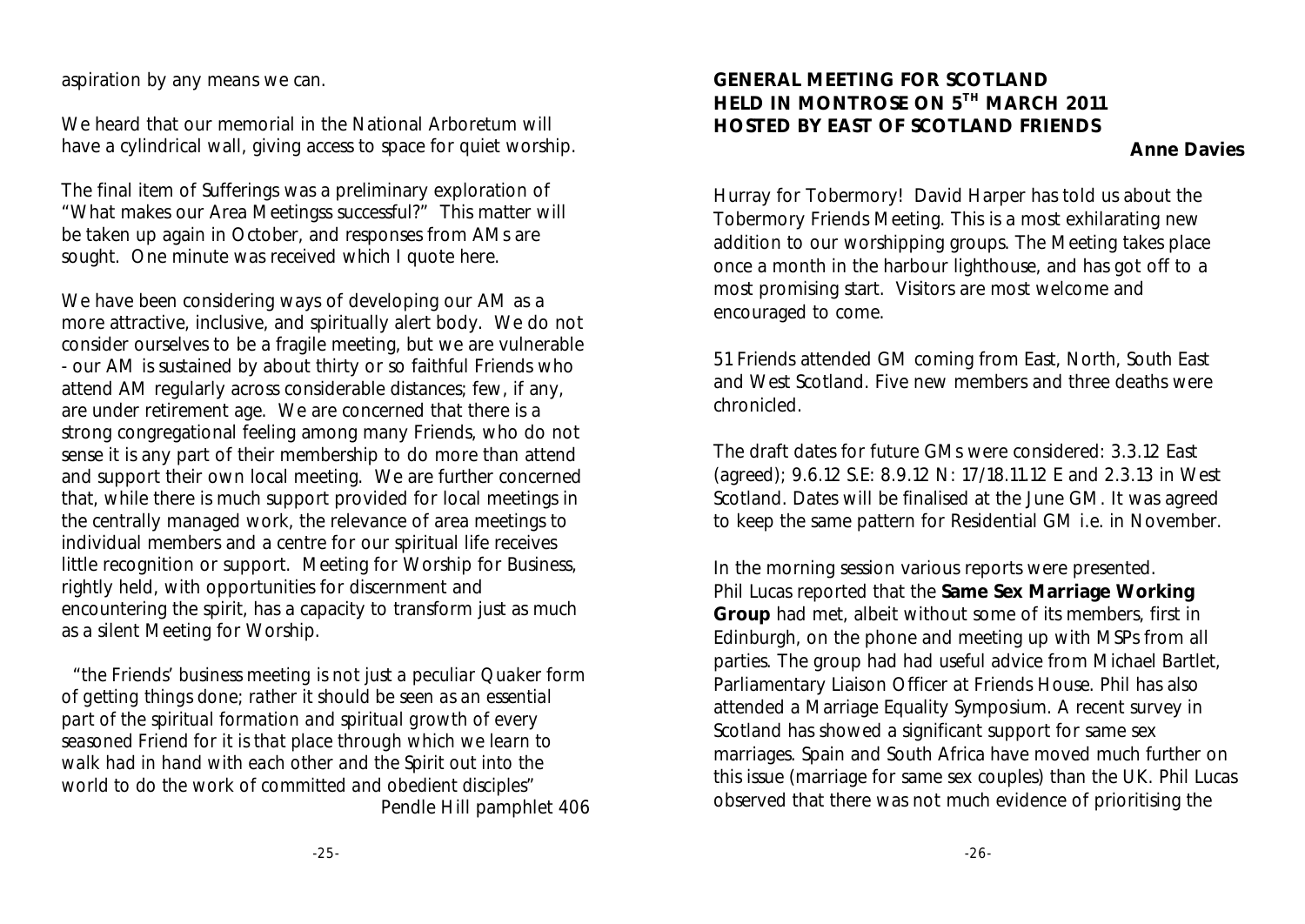Bill in the Scottish Parliament. GM asked the nomination functions group convenor to bring forward additional nominations and review the membership of the group.

Margaret Peacock gave an update on the **Scottish Churches House** which will very soon close its doors due to the lack of bookings leading to difficulty with cash flow, maintenance and so on. New leases are being sought to be responsible for upkeep and responsible bookings. Possible tenders are also being sent out for alternative use to include fully worked out business plans. The work of Scottish Churches House over the years has been much appreciated, but its time has come with much more non-residential Inter Church activity now.

Philip Bryers introduced a report on **ACTS Social Inclusion Network**. This network is associated with the Scottish Churches Parliamentary Office and is partly financed by the Scottish Government. Various speakers have addressed the group: representing Scottish Government – Alex Neill, and local authorities – Pat Watters. The Scottish Parliamentary Officer, Chloe Clemmons, has suggested a new arrangement for working, devolving more responsibility to Member Churches, to devise flexibility for their work plans. This is of particular interest for Quakers - topics now include Criminal Justice and Alternatives to Violence. The network will in future be called Scottish Churches Poverty and Social Justice Network.

Peter Kennedy reported on the work of **Meeting for Sufferings**. Amongst other topics discussed was the lease of Courtauld House (The American University has now left); sustainable Meeting Houses: organising Experiment with Light programme: YM gathering and representations to Parliament

regarding the detention of children. There was discussion on whether local meetings wished to continue tackling issues of Palestine. We welcomed the young (forties year old!) Peter Parker as new Recording Clark to be BYM. I think the large Meeting House is under discussion to be redeveloped.

Various Appointments were made.

#### **End of Life Questions: issues of dying and death**

The afternoon session was introduced by GM Clark Robin Waterston. He explained that we were not about to produce any definitive statement or come to any particular conclusion, but through prayerful thought and exchange of views and experiences we could explore this subject together, suggesting that we start with a period of worship, break into small groups and come back for a plenary session.

Humans are probably unique in being able to contemplate their own death. Are we privileged to have a choice? How can we allow for a place for mourning? How far has the process of dying changed through the advances of science? How far can we practically and spiritually prepare for death? Can we see death as natural, incorporating it into our lives? Can we ever make rules for every individual circumstance, including legislative provision on moral issue in a multi faith society?

Some contributions stressed the need for more investment in hospices and better palliative care and strengthening neighbourhood communities. Others expressed strong opposition to some provisions in the Bill.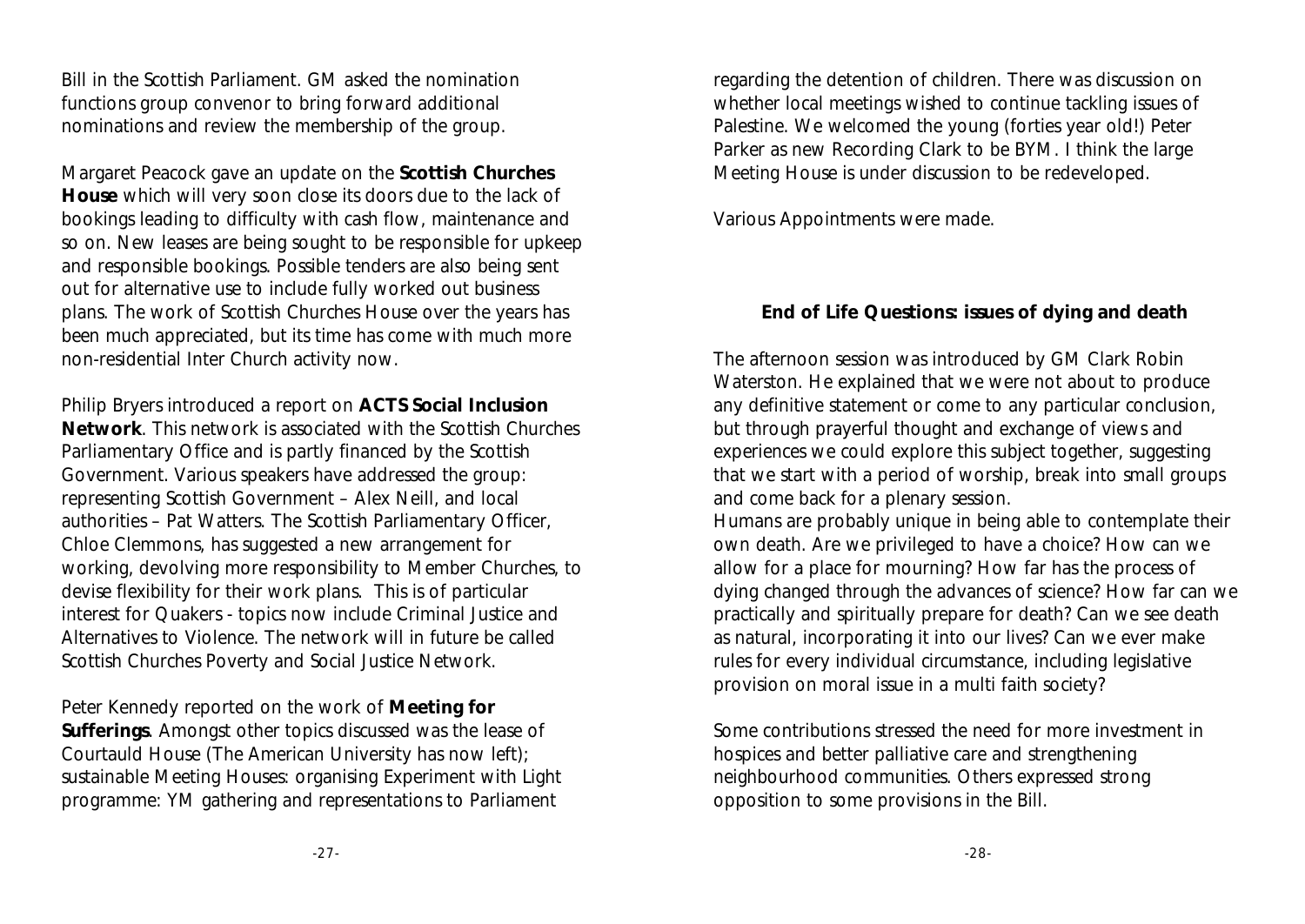We were glad to have this opportunity to express our views on this deeply felt issue. The Bill fell in the last Session of the 2010 Parliament.

Local Meetings were invited to continue this exploration should they wish.

Our thanks were expressed for the splendid hospitality of East Scotland Friends. We did not leave hungry- spiritually or physically.



Clerks at the table Photograph by Andrew Farrar

**General Meeting for Scotland - Aberdeen 4 June 2011**



Inside the station, go over the footbridge and through the multistorey car park. Turn left and cross at the traffic lights to go up Affleck Street, then right at Crown Street. To avoid steps, go outside the station and left along Guild Street, then right up Bridge Street, left at Union Street, left again at Crown Street. The Meeting House is on the right by the motor bike shop.